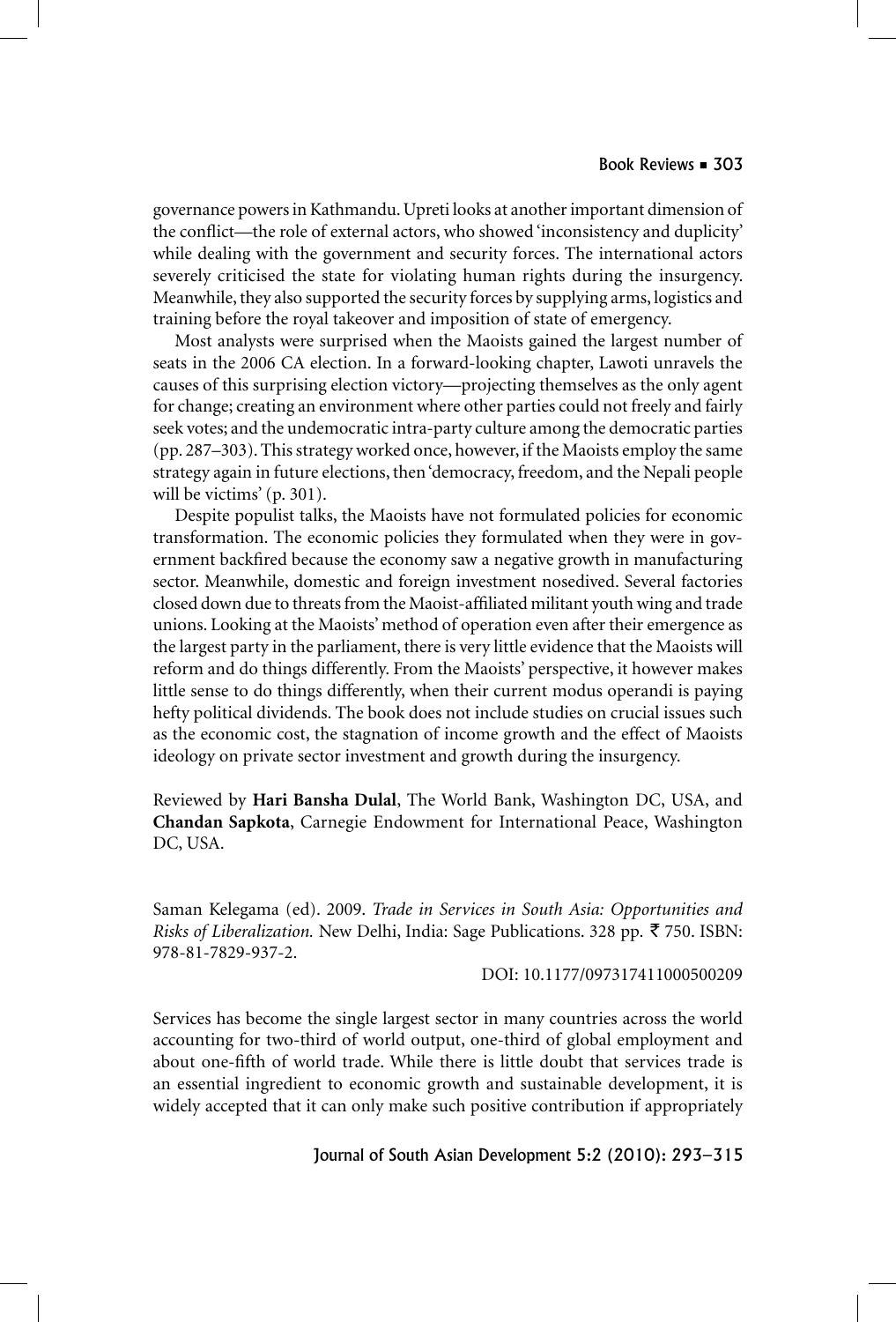## 304 Journal of South Asian Development 5:2 (2010): 293–315

liberalised and implemented across countries. Globalisation, which means increasing interdependence among economies, really spreads through services.

South Asia's diversity is its strength. It provides vast opportunities for trade, investment and economic growth. Its economies have flourished as they have become more closely intertwined with each other and the rest of the world. Services span the region, taking advantage of each country's comparative advantages. As a result, South Asia in general and India in particular play an increasingly central role in the global economy: it is the world's information technology services factory, and an emerging giant in outsourced services too.

The collection of essays in this book in 10 chapters covers trade in services in the seven South Asian countries and provides an overview of the entire region on market access and regulatory issues as defined by the GATS framework of the WTO. The book begins with a discussion on opportunities and risks of liberalising trade in services in South Asia by the editor himself. Thereafter, we find a rich collection of country reports for each South Asian country. Barring Afghanistan, all SAARC countries were presented in this volume. The concluding chapter deals with the domestic liberalisation agenda with GATS disciplines.

While the region's services trade in software is world class in parts, it is below the global average in many more services trade sectors, as this volume details. Much of South Asia's huge services trade potential remains untapped. This study finds that the benefits of liberalising and extending South Asia's services trade are huge—and that they would benefit all countries in the region.

Essays of this volume also highlight the offensive and defensive interests in trade in services, particularly in the context of GATS, institutions and regulations governing services, and opportunities and risks in further liberalisation of trade in services in each South Asian country and the region as a whole. This volume sheds light on the opportunities of liberalisation at multi-lateral and regional levels. Barriers and risks of liberalisation of services trade are also categorically highlighted. Although the policy framework and approach have varied across different services sub-sectors, the general direction is towards greater opening up of all kinds of services. What emerges from this volume is that services sector will continue to play a very important role in growth processes of the region and in its integration with the world markets.

Without integration, however, diversity breeds disparity rather than prosperity. The challenge now is to improve services trade across South Asia—and thus to the rest of the world. The competitiveness of South Asia's services trade depends on quality human resources, infrastructure facilities, enabling regulations, among others. To gain deeper access to world services trade, as this volume notes, South Asian countries have to strengthen their domestic services trade sectors by overcoming capacity constraints such as inadequate legal provisions, lack of regulatory structures, shortages of skilled work force, infrastructure bottlenecks, unfriendly administrative structures, etc. In the short term, as other barriers to trade